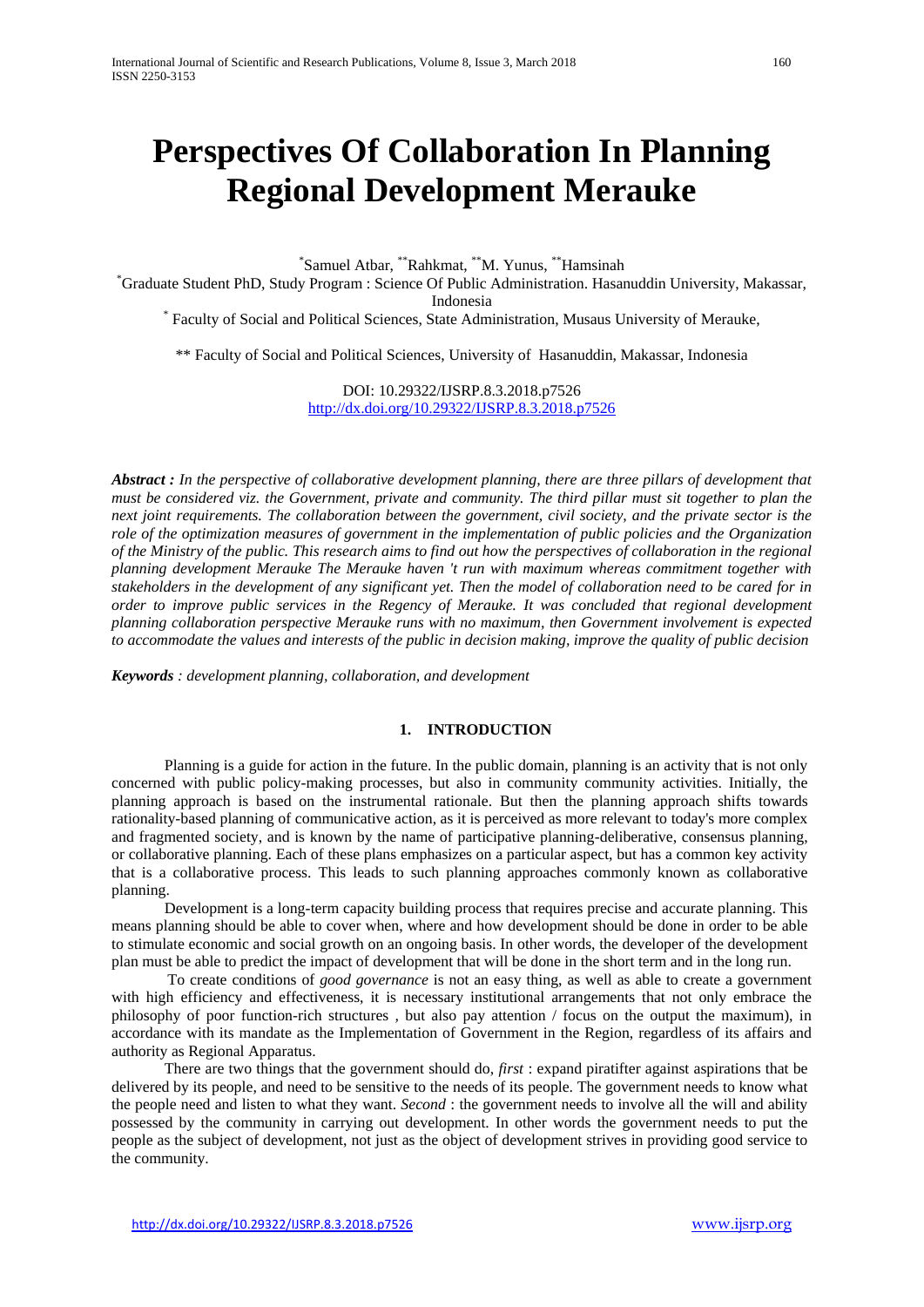Thus the government is increasingly able to absorb the aspirations of many communities, so that the development is implemented to empower and meet the needs of the people. The people should be the actors in the development, the community needs to be nurtured and prepared to be able to formulate their own problems, plan the necessary steps, implement the programmed plans, enjoy the products produced and conserve the programs that have been formulated and implemented.

In Law no. 25 of 2004 Concerning National Development Planning System, for the regions there are 5 scopes of regional planning, namely Long Term Development Plan, Medium Term Development Plan, Strategic Plan of Local Government Work Unit, Local Government Work Plan and Working Plan Unit of Region, - the plan synergizes the top down-boot process up for synchronization between each planning process. In accordance with Law no. 32 of 2004 on Regional Government and Law no. Law No. 25 of 2004 on the National Development Planning System, that local governments that have held direct elections should have a document of development plans ranging from long-term development to annual development plans. But the main priority is to prepare a medium-term development document that adopts the vision, mission of the elected head of the region through a series of processes, as a guide in carrying out development during the 5 year period of the regional head.

The development planning process now emphasizes the work plan as a process of: (1) inputs in the form of finance, labor, facilities, etc.; (2) Activity (process); (3) Output / outcomes. The planning process begins with information on the availability of resources and the direction of national development, so that planning aims to establish optimal relationships between inputs, processes, and output / outcomes or can be said in accordance with the needs, the dynamics of reform and more democratic and open government, most know what he needs.

In the perspective of collaborative development planning, there are three pillars of development that must be considered namely the government, private and community. All three pillars must sit together to plan the needs together to the front. Collaboration between government, civil society and private sector is the step of optimizing the role of government in the implementation of public policy and public service delivery. The government of collaboration is the step of 21st century government order. The involvement of all parties between government, civil society, and private sector in the administration of the government with egalitarianisme and democracy framework has created governance that puts the interests of society.

In line with the current development paradigm that is no longer dependent solely on the role of government alone, but develops into development involving stakeholders (governance). Referred to as stakeholders or stakeholders are those affected by policies, parties that may influence policies, and those with the resources and authority to implement the policy.

Collaborative Management is the division of political, funding, and administrative authority among stakeholders representing different layers of government institutions, civil society and the private sector. A system that combines different aspects of decentralization, deconcentration and democratization to effectively achieve a balance between rights and responsibility in natural resource management. Focused specifically on the process of realizing and developing an independent container in the management of natural resources multi stakeholder.

Their involvement is expected to accommodate the value and public interest in decision making, improving the quality of public decisions, improving the capacity of communities, and avoiding conflict. The involvement of stakeholders of each development program will be different. They are generally grouped into groups according to their interests and roles.

Collaborative planning is a decision-making process where multiple stakeholders, looking at issues from different angles, sit together to explore their differences constructively, then find solutions, and to get more out of what is gained if only looking for individual solutions.

Collaborative planning is a communication-based planning (communicative rationality). The understanding is derived from several opinions: that collaborative planning is stakeholder oriented planning, involving stakeholders (Healey, 2006, Allmendinger and Tewdwr-Jones, 2002) not limited by time and place (Graham and Healey, 1999), based on the structuralist concept of Gidden and communicative action from Habermas (1984), resulting in a process involving communication, dialogue, and transaction processes (Graham and Healey, 1999; Healey, 2006). This process is a process of mutual learning between actors, so that each gain knowledge of the problems encountered through a structured dialogue, which will ultimately be mutually beneficial. Collaborative planning will work if there is a dependency between actors, as described by Innes and Booher (2010) in the DIAD Network Dynamic model to show that the collaborative process represents collaborative networks where there is a diversity, interdependence and authentic dialogue inside. Interdependence will give rise to a desire to compromise, to finally reach consensus.

The formation of consensus is a result of democratic processes, structured participation, and requires time and patience. At the practical level, the importance of collaboration space in development is faced by discipline problems, openness and acceptance in relation to spatial planning. So far, the development planning system is still around the interests of political elites and regional bureaucracy. The involvement and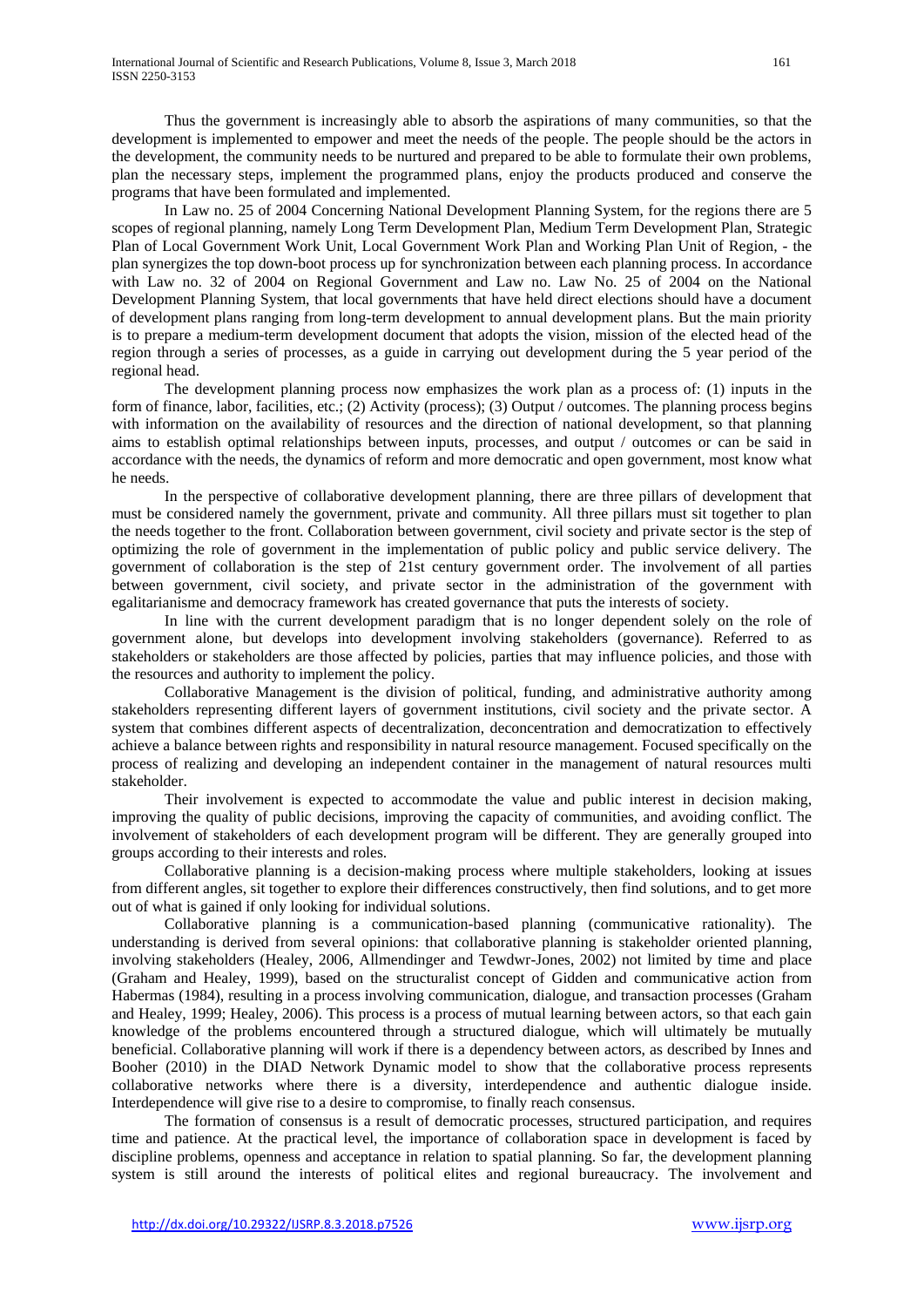participation of stakeholders is felt to be still lacking in the regional development planning of Merauke Regency. The case is one example demonstrating that the current development process is no longer merely a government dominance. Criticism that development is only in the interests of certain parties, awaken the government to the need for communication and joint action with the stakeholders. This led to the emergence of collaborative governance thinking (Anshell & Gash, 2007; Innes & Booher, 2010), where stakeholders sit together to take a public decision that is the outcome of consensus through a process of face-to-face dialogue This study aims to analyze how the perspective of collaboration of regional development planning of Merauke Regency.

## **2. RESEARCH METHODS**

## **Research location and Research Design**

The research was conducted in Merauke Regency. The type of research used was qualitative descriptive approach.

## **Informant**

The key informant in this research is Head of Merauke Regency

## **Method of collecting data**

The data source used is primary data obtained by observation and in-depth interviews from informants and secondary data obtained by collecting documents and other sources closely related to this research.

## **Data analysis**

The data analysis used in this research is an explanative analysis that is a case study used to describe an event occurring in the field that is associated with operational activities that require certain tracking which is conditioned by time. Certain that begins with Data Reduction, Data Presentation, so that the final process is a conclusion based on the reduction and presentation of data that has been done. Withdrawal of conclusions from the results of data reduction and presentation is adjusted with the research statement and the purpose of the study. (Sugiyono, 2007).

# **3. RESULTS**

## **Development Planning in Merauke Regency**

The development of Merauke Regency is directed to support the vision of Merauke Regency. The development plan is tailored to a balanced and optimal spatial structure taking into consideration the direction of the development of protected and cultivated areas, rural-urban systems, regional and specific infrastructure systems. With the development plan of this region is expected to occur even distribution of growth so as to minimize the gap between regions, as well as maintaining environmental sustainability. In addition, the direction of spatial development of Merauke Regency is also adapted to the role of Merauke Regency as a National Strategic Area Center bordering PNG, the linkage between the Papua Province, Eastern Indonesia, and the linkage of cooperation with other countries in the Asia Pacific Region such as Australia and PNG. Based on RTRWN's direction, Merauke Regency is also designated as a functional functional area with the National Growth Center (PKN) of Jayapura, Timika and Wamena Regional Activity Center (PKW), and economic linkage between Merauke Regency and other districts that started and has been formed from the volume movement of land, water (sea) and air transport, flow patterns of goods and services, among others by Timika, Agats, Fak-Fak, Palu, Manado, Jakarta, Surabaya and others, while for improvement of minimum external relations of Merauke Regency with Hinterland Areas, such as other sub growth centers in Papua Province (PKW and PKL) such as Kepi (District Mappi) and Tanah Merah (Boven Digul Regency).

Merauke district is expected to support growth for these areas. Given that the Merauke district is physically divided into the broad swampland ecosystem and savanna islands, it requires infrastructure development that can bridge the activities of the people who occupy both spaces and to accommodate the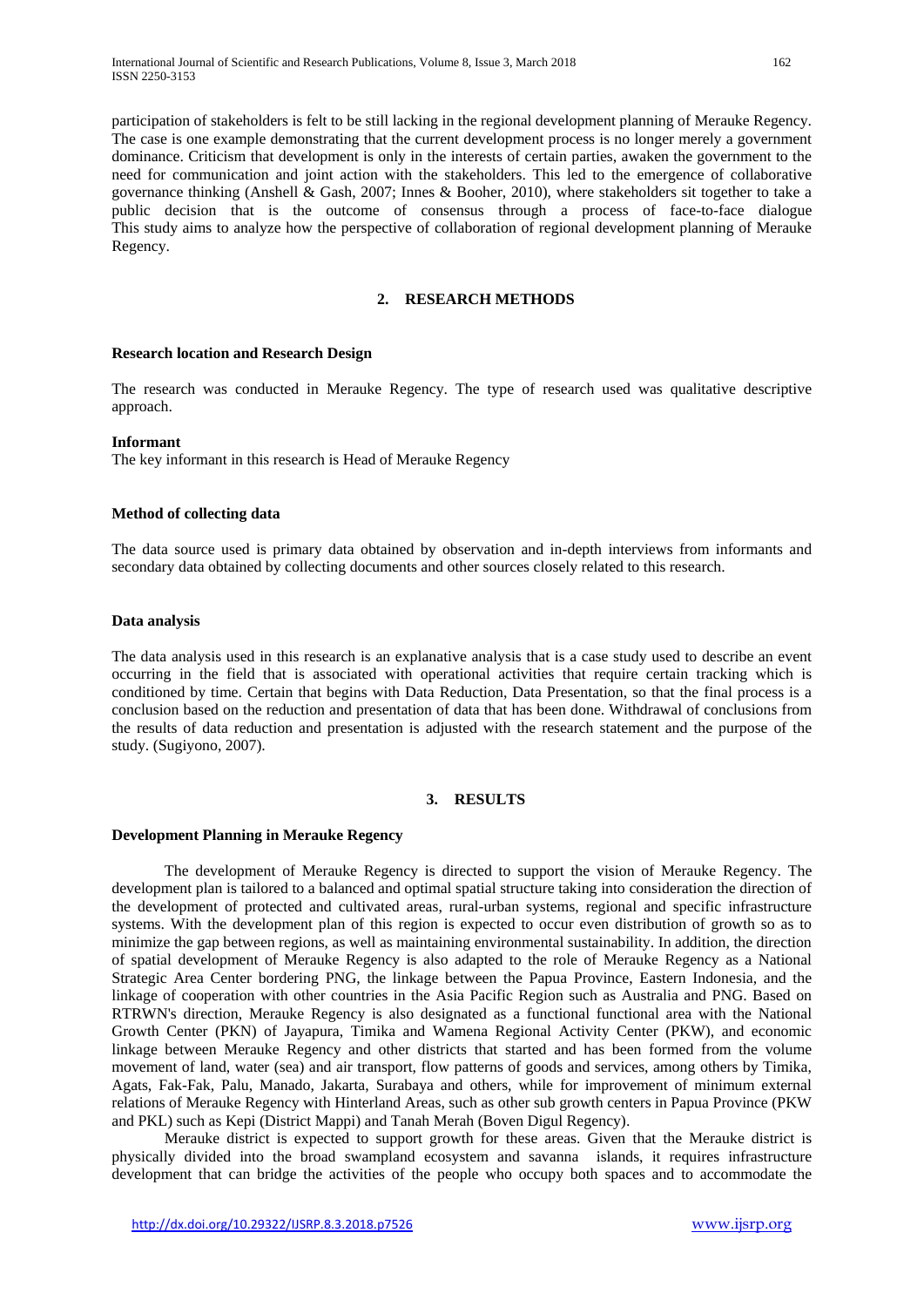conservation of natural resources and the culture of the Marind-Anim community. Infrastructure built must continue to prioritize the conservation function as the main consideration in order to avoid environmental damage. Based on the Spatial Plan of Merauke Regency, overall, the functions to be developed within the Development Zone in Merauke Regency are:

- Economic functions, including production activities, collection and distribution, processing industries and trade and services;
- Environmental Functions, including the conservation of natural resources, forest protection, disaster prone, cultural preservation and others;
- Security Function, namely the border area with Papua New Guinea (PNG) and the front porch of Australia; and
- Settlement Function such as urban area of Merauke, Small Town District and Independent Integrated City (KTM), and rural area.

Based on the similarity characteristics and proximity of existing inter-regional relationships, as well as the interconnection of the region with its Hinterland region, the development in Merauke Regency can be divided into five regional development systems following the flow of the division of territory with the DAS system, namely Merauke and surrounding areas, Jagebob, Ulilin County, Okaba County, and Ilwayab Region. These five growth areas are then incorporated into the concept of territory with a complementary "ring" system:

- (1) The Ring1 region, consisting of Merauke City as the center and Semangga, Tanah Miring, and Kurik as its sub-centers. The Ring 1 region has characteristics of strong urban areas, which are grouped into Ring territory units. Ring area has a center and sub-centers that have a range of services to the entire region of Merauke Regency.
- (2) Ring 2 area, with Jagebob as its center. The area of Ring 2 has characteristics as a plantation and dryland farming area that is enough to dominate the region. The center of the ring area has a service orientation towards Merauke (Ring 1) as the main center;
- (3) Ring3 region, with Ulilin as its center. Ring 3 region has the characteristics of plantation area on its territory. The center of the ring area has a service orientation towards Merauke (Ring 1) as the main center;
- (4) The Ring4 region, with Okaba as its center. The area of Ring 4 has characteristics of plantation areas, wetland and dryland agriculture, and trade and services. on its territory. The center of this ring area (Okaba) has a service orientation towards Merauke (Ring 1) as the main center;
- (5) The Ring5 region, which has Ilwayab as its Center and Kimaam as its sub-center. Ilwayab Center has the characteristics of fishery areas, collection and processing of fishery products that exist in this ring region. Then sub center Kimaam also has a function of fishery collection, but its role is not as big as sub center Ilwayab.Sub center Kimaam also have characteristic as agricultural area wetlands and farms. The subcenters in this ring area have service orientation towards Okaba (Ring 4) as central service center of middle and west region of Merauke Regency.

In RTRW District Merauke, several areas have been designated as strategic areas with consideration of defense and security aspects, economic growth, environmental sustainability, and socio-culture. The strategic areas that are set include:

## **a. State Border Postal Zone at Sota and Elikobel**

This Border Postal Area plays a strategic role in the defense and security between NKRI and PNG. Residents in these border areas are engaged in trading activities as well as visiting relatives, as communities in the border area of Merauke still have relative relationships with communities in the border areas of Papua New Guinea. The elevation of cross-border activities by the people of Papua New Guinea to Merauke Regency and vice versa requires special attention from in terms of defense and security. Currently the number of cross-border posts as one means of securing cross-border activities in Merauke District there is only 1 piece, namely in PPLB Sota. Based on the development of KPE Papua-PNG Border will be opened 1 (one) new PPLB in the northern border area of Merauke-PNG, that is in Elikobel District. Furthermore, it is necessary to develop other border areas in Sota District, Elikobel, Merauke, and Ulilin District.

# **b. Strategic Area of Environmental Conservation**.

Regions that have a strategic value of environmental conservation nationally and internationally so categorized as a strategic area in the District of Merauke, is TN Wasur, CA Rawa Biru, CA Kumbe, SM Kumbe, SM Pulau Kimaam, and SM Island Komolom. These areas in addition to the role of conservation are also to protect some species of animals and plants, including some species protected from extinction. In Wasur National Park there are 74 species of mammals and 410 species of birds including migratory birds from Asia and Australia. While the Kumbe Nature Reserve is designed to protect over 230 species of birds (including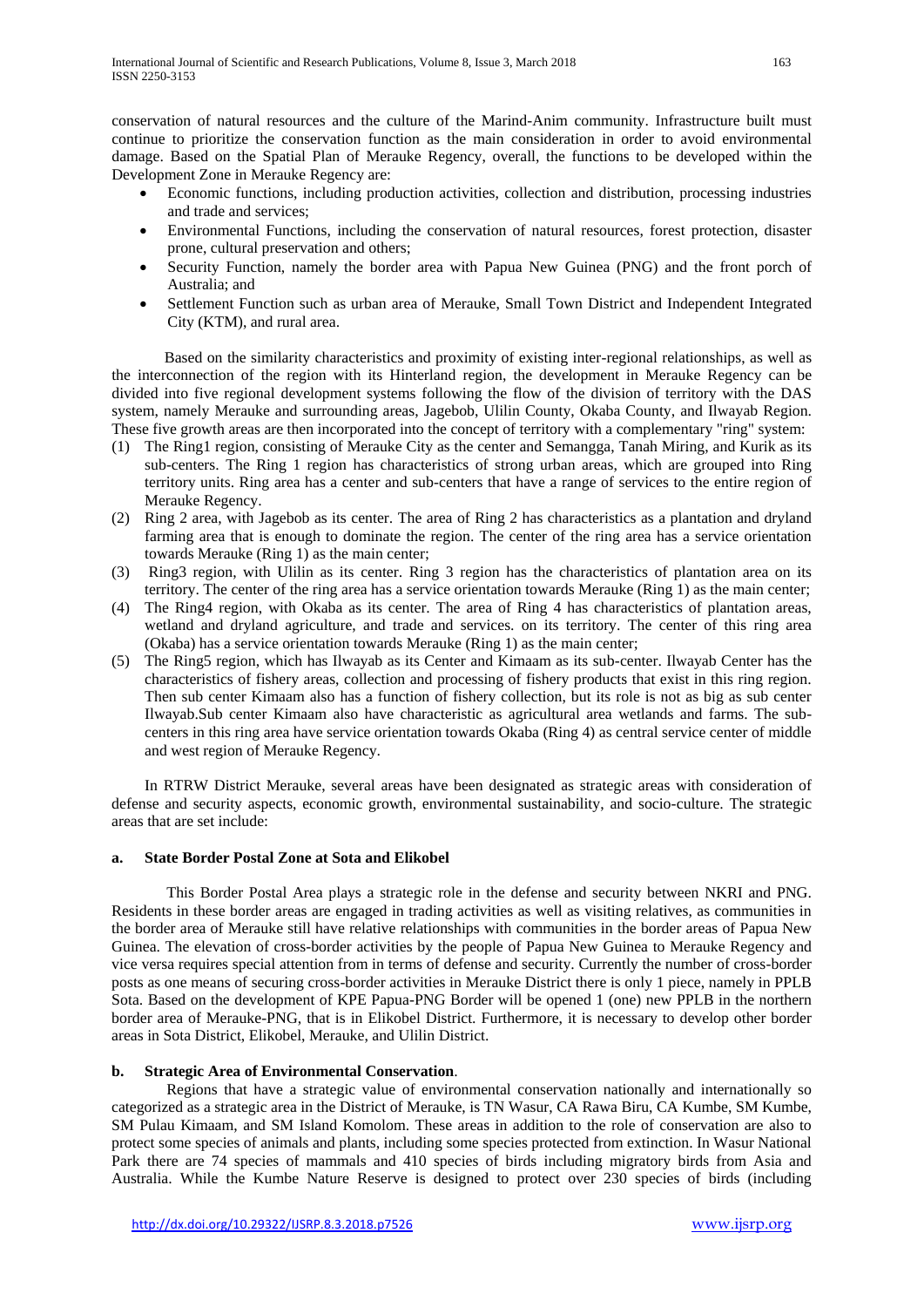migratory birds from Asia and Australia), 4 types of birds, 20 species of birds of cockatoo / Kasturi and 60 species of mammals. In addition there is also the Rawa Biru nature reserve. Kimaam Island Wildlife Reserve, in addition to being a shelter for various species of birds, is also a refuge for Sea Turtles. In addition to animals, the habitat is also protected in Kimaam Island is Mangrove Forest where Mangrove Forest on this Island is one of the largest Mangrove Forest in the World. Other wildlife reserves are found in Kumbe and Island of Komolom.

# **c. Economic Strategic Area**

• Cluster of Agricultural Production Center (KSPP)

Cluster of Production Center for Agricultural Production (KSPP) was developed to support national food and energy security in a wide scale and Modern Agropolitan Area that includes:

- 1) KSPP I (Greater Merauke) in Agricultural Area in Merauke, Semangga and Tanah Lean District;
- 2) KSPP II (KTM Salor) in the districts of Malind, Kurik, and Animha;
- 3) KSPP III (Kartini) in Jagebob District and Tanah Lean District;
- 4) KSPP IV (Muting) in Muting District and Ulilin District;
- 5) KSPP V (Okaba) in Okaba District;
- 6) KSPP VI (Wanam) in Ilwayab District;
- 7) KSPP VII (Tubang) in Tubang District;
- 8) KSPP VIII (Tabonji) in the districts of Tabonji and Kimaam;
- 9) KSPP IX (Nguti) in Nguti and Tubang Districts.
- Minapolitan area in Merauke and Ilwayab districts
- KTM (Integrated Integrated City) Salor

KTM covers development areas consisting of Tanah Miring, Kurik or Okaba areas as production centers around the city area, which can serve as a source of raw materials for economic activities that will be developed.

• Greater Merauke urban area (GreaterMerauke)

Merauke city in addition to acting as the center of the economy and growth centers of the region, also has the potential to develop into large urban areas that cover small towns, such as Semangga and Tanah Miring. The Greater Merauke area will assume the role of a growing regional growth and service area not only for Merauke District but also for the surrounding districts such as Mappi Regency and Bouven Digul Regency.

• Strategic Areas of Cultural Preservation

Marind traditional culture, in addition to need to be preserved also must be developed as a manifestation of the success of social development at the same time can be a tourist attraction. Therefore, there needs to be more detailed recognition, determination, and spatial arrangement for areas that have sacred values in local cultural perspectives such as: Indigenous Conservation area, Sacred Place, Water Source, and Sagu Village.

The annual development planning mechanism is described as activities or activities undertaken at each stage of the planning process from below. Implementation of the bottom-up planning mechanism is governed by Regent's Regulation no. 11 of 2007 on the procedures for the preparation of the determination and reporting of work plans of the local government of Merauke Regency which outlines the following implementation planning guidelines:

1. Stages of preparation and determination of regional development work plans implemented through the following sequence of activities:

- a. preparation of initial draft of regional development plan;
- b. preparation of draft regional development plans;
- c. deliberation of regional development planning;
- d. preparation of the final draft of the regional development plan.

2. Stages of preparation and determination of local government work plan implemented through the following sequence of activities:

- a. preparation and Establishment of Revenue And Expenditure Budget General Policy
- b. preparation and Establishment of Temporary Budget Priorities and Ceiling
- c. preparation and Determination of RKA Regional Device Work Unit By Regional Device Work Unit
- d. Implementation and Establishment of Audit and Costing Results of RKA by TAPD
- e. preparation and Design of Revenue And Expenditure Budget by TAPD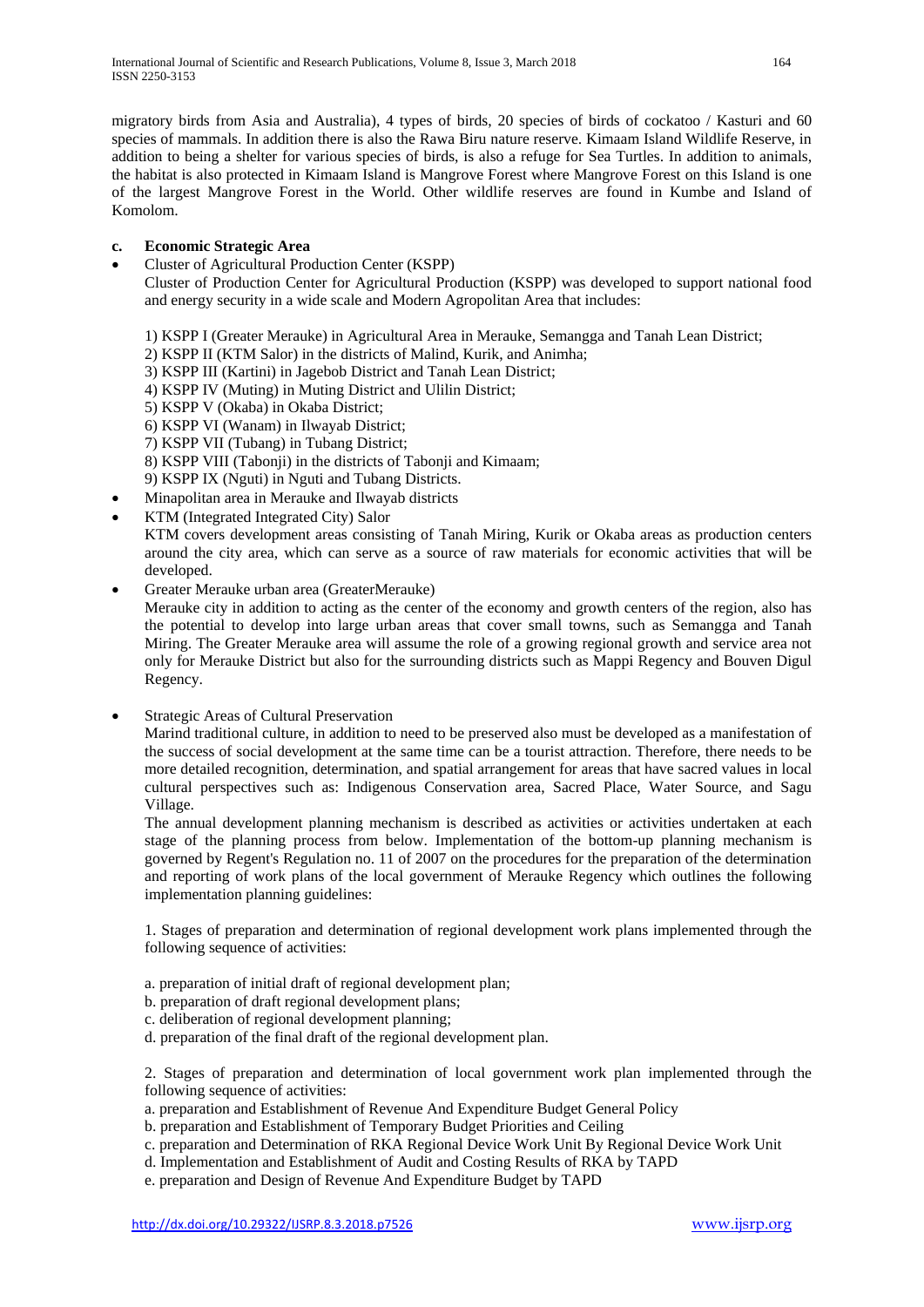- f. determination of Revenue And Expenditure Budget which is RKPD
- g. control and Evaluation of RKPD implementation

h. Government Institution Performance Report (Government Performance Accountability Report) Regional Device Work Unit

- i. Government Institution Performance Report (Government Performance Accountability Report)
- j. Report of Accountability Description (LKPJ)
- k. report on the Implementation of Local Government (LPPD)
- l. Information on Regional Government Implementation (IPPD)
- 3. Preparation of regional development work plans and local government work plans implemented based on an integrated schedule with national development planning system and annual development planning of Papua Province.
- 4. Regional planning is based on accurate and reliable data and information with the following provisions:
	- (a) District data and information shall include:
	- 1. The implementation of regional government;
	- 2. Organization and governance of local government;
	- 3. Regional head, parliament, regional apparatus, and regional civil servants;
	- 4. Regional finance;
	- 5. Potential of regional resources;
	- 6. Local law products;
	- 7. Population;
	- 8. Basic territorial information; and
	- 9.Other information related to the implementation of local government

(b) Data and information of Districts and Villages includes:

- a. The administration of the District and Village governments;
- b. Organization and governance of the District and Village administration;
- c. The profile of the District area and the profile of the Village;
- d. Finance village;
- e. Other information related to the administration of districts and villages and community empowerment.
- (c) In the framework of the implementation of local government, in order to achieve the effectiveness and effectiveness, the utilization of data and information is managed in a nationally integrated information system, in the form of Regional Profile and Basic Data of Regional Development Planning.

# **5. Institutional:**

(1) The organizer and the person in charge Deliberation Of Village Development Planning :

a. Head of village / organizes and is responsible for the planning of development in village / through Deliberation Of Village Development Planning village, whose organization is assisted by community institutions such as Village Community Empowerment Institution village /(LPMD/K) or other term.

b. The District Chief organizes and is responsible for district development planning through Deliberation Of Village Development Planning District, assisted by district level Regional Device Work Unit elements.

c. The Regent organizes and is responsible for the development planning in the District through Deliberation Of Village Development Planning District, whose organization is assisted by the head of Development Planning Agency At Sub-National Level.

(2) Preparation and Budgeting of Revenue And Expenditure Budget

a. Preparation of KU, PPA, and the draft Revenue And Expenditure Budget by TAPD.

b. Preparation of RKA Regional Device Work Unit by Head of Regional Device Work Unit.

c. The implementation of the Regional Device Work Unit RKA Audition is conducted by Development Planning Agency At Sub-National Level.

d. Implementation of Costing RKA Regional Device Work Unit is held by BPKAD.

(3) Reporting of regional government administration:

- a. Preparation and reporting of Government Performance Accountability Report Regional Device Work Unit by Head of Regional Device Work Unit.
- b. Preparation and reporting of Government Performance Accountability Report Regional by Development Planning Agency At Sub-National Level.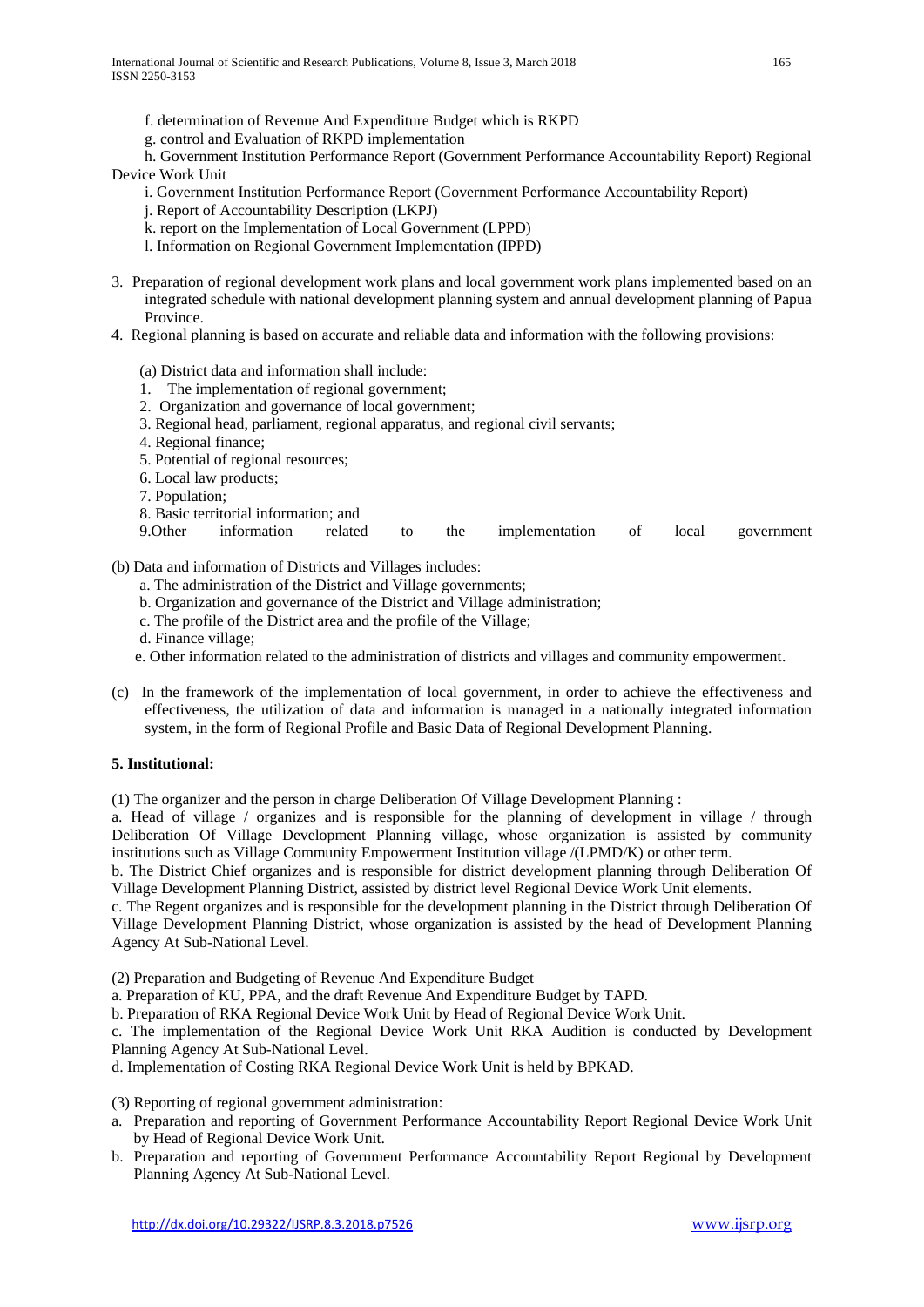- c. Preparation and reporting of LKPJ by Development Planning Agency At Sub-National Level assisted by Team formed by Decision of Regent.
- d. The preparation and reporting of LPPD by the Assistant for Regional Government of the Regional Secretariat is assisted by a Team formed by a Decree of the Regent. e. The preparation and reporting of IPPD by Development Planning Agency At Sub-National Level is assisted by a Team formed by a Decree of the Regent.

6. Head of village based on the results of the consultation on the development planning of village shall establish the priority list of development programs / activities according to the village development work plan (RKP village) and refer to the District Strategic Plan and the ability / availability of budget sources, as follows :

a. the administration of village government affairs which is the authority of village is funded by APB village local government assistance, and government assistance;

b. the implementation of local government affairs held in village funded from the Revenue And Expenditure Budget allocation through Regional Device Work Unit hereinafter referred to as Regional Device Work Unit budget;

c. the implementation of local government affairs organized by the village government is funded from the Revenue And Expenditure Budget through the Village Fund Allocation (ADK) with a provision of 30% used for the operational costs of village and BPD government, and 70% is used for the administration and development of village;

d. the implementation of government affairs organized by the village government funded from the state budget.

7. District Heads based on the results of the district development planning consultation shall establish a priority list of District / Cross-District development programs / development activities / activities.

8. List of program / activity priorities shall be set at a budget ceiling of at least 20% of Revenue And Expenditure Budget direct expenditure by referring to the Regional Medium Term Development Plan, RKPD, The strategic plan and Work plan Regional Device Work Unit programs, and the strategic plan and work plan districts.

9. List of District development programs / activities is a priority for the preparation of programs / activities of Regional Device Work Unit.

10. The Regent based on the results of the district development planning meeting shall determine the final draft of the Regional Development Work Plan which lists the priorities of the district development program / activity according to the budget ceiling estimates from various sources of financing by referring to the annual program in the Regional Medium Term Development Plan and Regional Device Work Unit affairs authorities.

11. List of program / activity priorities set forth in the RKPD Final Plan, after being stipulated by a Regent Decree, forms the basis for the preparation of General Policies, Budget Priorities and Ceilings, as well as the draft Revenue and Expenditure Budget.

# **4. DISCUSSION**

Various problems that arise since the enactment of Law no. Law No. 21 of 2001 on Special Autonomy for Papua, especially in the case of regional development planning, is not intended to say that special autonomy is useless. Special autonomy for the present and the future is an unavoidable choice. In terms of regional development planning, development planning with participatory planning model developed through Forum Deliberation of Village Development Planning Development Consultation (Deliberation of Village Development Planning) is considered not able to answer the needs of the community. One of the problems lies in a system of planning within government that is designed on the one hand has not been able to adopt the needs of society and on the other hand has not been able to create the efficiency of governance itself.

From these phenomena led to various assumptions and responses from various circles. There are some who say that participatory development planning developed through Forum Deliberation of Village Development Planning Development Consultation (Deliberation of Village Development Planning) has not been in accordance with the current condition of society.

Others argue that participatory development planning developed through the Development Planning Deliberation forum (Deliberation of Village Development Planning) is only at the level of forrnality only to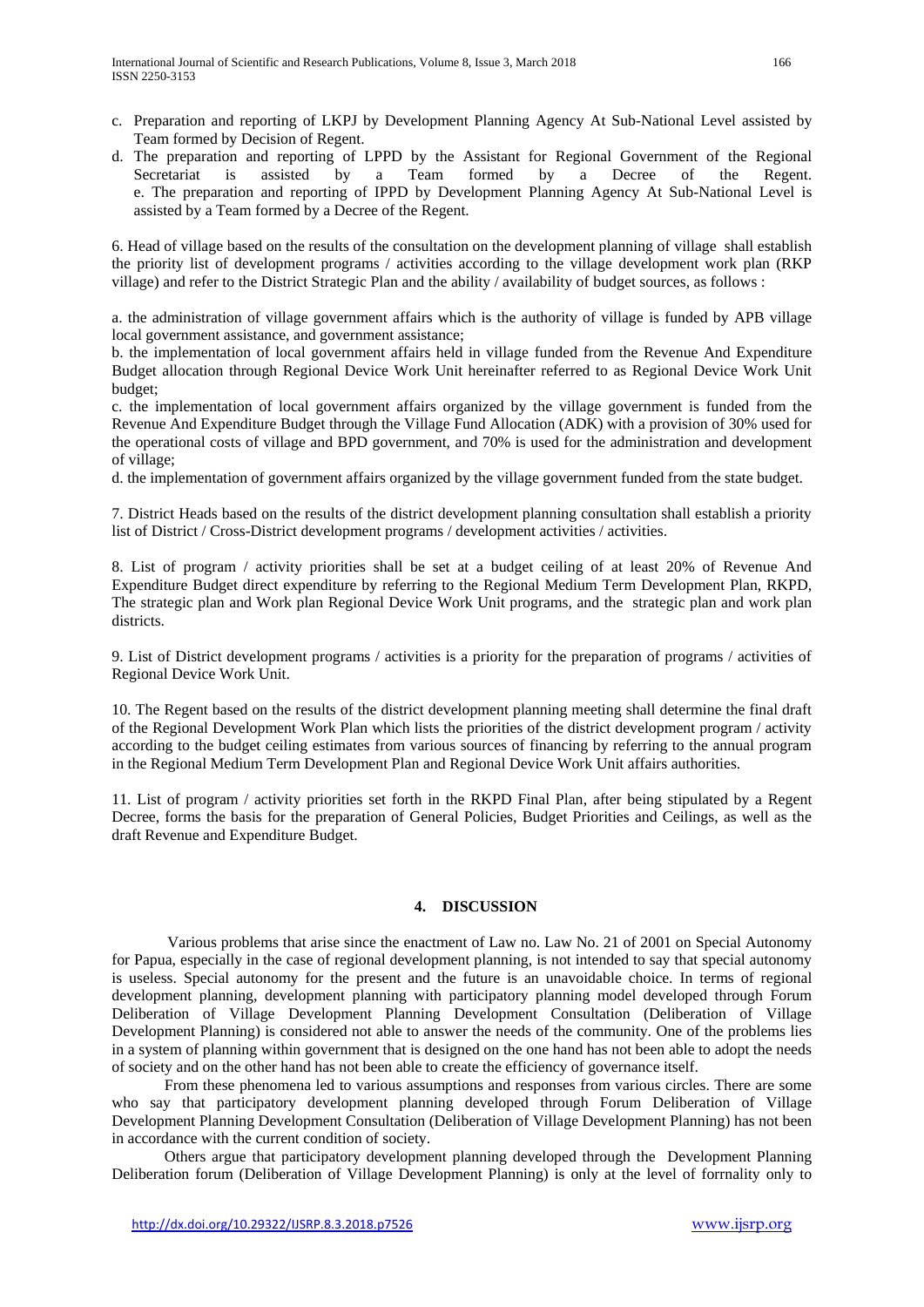meet the provisions of legislation. Another opinion says that there are deviations in the implementation of participatory development planning that is the mobilization in the community participation and still the dominance of a group of parties in the development planning.

From the above description and explanation, the phenomenon and the assessment generally occur also in Merauke Regency. However, it is necessary to conduct research to find the facts that actually happened in Merauke Regency related to the problem of regional development planning with participatory planning model, in order to take preventive action / repair as soon as possible or if necessary it can be arranged a new mechanism of planning better (participatory ) and applicable are more able to accommodate aspira then used the perspective of collaboration. Furthermore, the authors analyzed the results of research data in the field, the data obtained is the result of observation, interviews with informants, reports and books that support research collaboration in Regional Development Planning Merauke regency.

## **1. Deliberation of Development Planning (Deliberation of Village Development Planning)**

 The meaning of the District Deliberation of Village Development Planning is the deliberation between district development actors (stakeholders) to finalize the draft Local Government Work Plan (RKPD) based on the work plan of the Regional Device Work Units (Regional Device Work Unit) resulted by the Regional Work Unit (Regional Device Work Unit) forum by reviewing the harmony between the draft work plan The Regional Device Work Unit (Regional Device Work Unit), whose results are used for updating the draft Local Government Work Plan (RKPD). The implementation of the District Deliberation of Village Development Planning observed the results of the discussion of Regional Device Work Unit forums and joint forum of Regional Device Work Unit, Medium-Term Development Plan / The strategic plan Daerah, current development performance and input from the Deliberation of Village Development Planning participants.

The results of the district Deliberation of Village Development Planning are the priority of activities selected according to funding sources from the local Revenue And Expenditure Budget, provincial Revenue And Expenditure Budget and APBN as materials for updating the district / city draft RKPD as the basis for the annual budgeting. RKPD is the Local Government Work Plan which is the main reference for the drafting of Regional Revenue and Expenditure Budget (Revenue And Expenditure Budget).

The purpose of Deliberation of Village Development Planning; the purpose of the implementation of Deliberation of Village Development Planning based on the guidelines that have been compiled things are: First, get input for the initialization of RKPD draft that contains the priority of regional development, the indicative budget funding development based on the Regional Device Work Unit function, the draft of the Village Fund Allocation, included in this update is information about the activities with funding derived from Provincial Revenue And Expenditure Budget, APBN and other funding sources. Second, get the details of the initial draft RKA Regional Device Work Unit, especially those related to development. Third, establish the details of the initial draft of the regulatory framework according to the Regional Device Work Unit related to development.

Deliberation of Village Development Planning inputs, various things that need to be prepared in the implementation of Deliberation of Village Development Planning are as follows: First, coming from the districts are: a) RKPD draft compiled by Development Planning Agency at Sub-National Level based on the priorities of regional development; b) Work Plan Regional Device Work Unit Design result of Regional Device Work Unit forum containing the regulatory framework and budget framework whose activities have been disaggregated based on funding sources from Revenue And Expenditure Budget District, Provincial Revenue And Expenditure Budget, APBN and other funding sources: c) Budget priorities and ceilings issued by Regent consisting of ceiling for Regional Device Work Unit and ceiling for village Fund Allocation: d) List of names of Regional Device Work Unit Forum delegates selected to attend District Deliberation of Village Development Planning: e) Planning and regulatory documents related to development. Second, coming from the districts, among others: a) List of priorities of development activities originating from districts: b) List of district delegation names selected to follow Regional Device Work Unit Forum and District Deliberation of Village Development Planning: c) List of delegate names of Regional Device Work Unit forums that are selected to follow the District Deliberation of Village Development Planning.

The results of observations at the research sites in the implementation of the participatory district development planning meetings include the various elements that are grouped into 3 (three) elements ie the elements of government, elements of support and community elements All participants Deliberation of Village Development Planning conduct assessment of the proposed activities in the format provided that contains about the program / activity, activity location, activity volume. Assessment is based on the criteria set out in the preparation stage.

With regard to clustering in the process of prioritizing development activities undertaken in the district Deliberation of Village Development Planning forum, the Head of Development Planning Agency at Sub-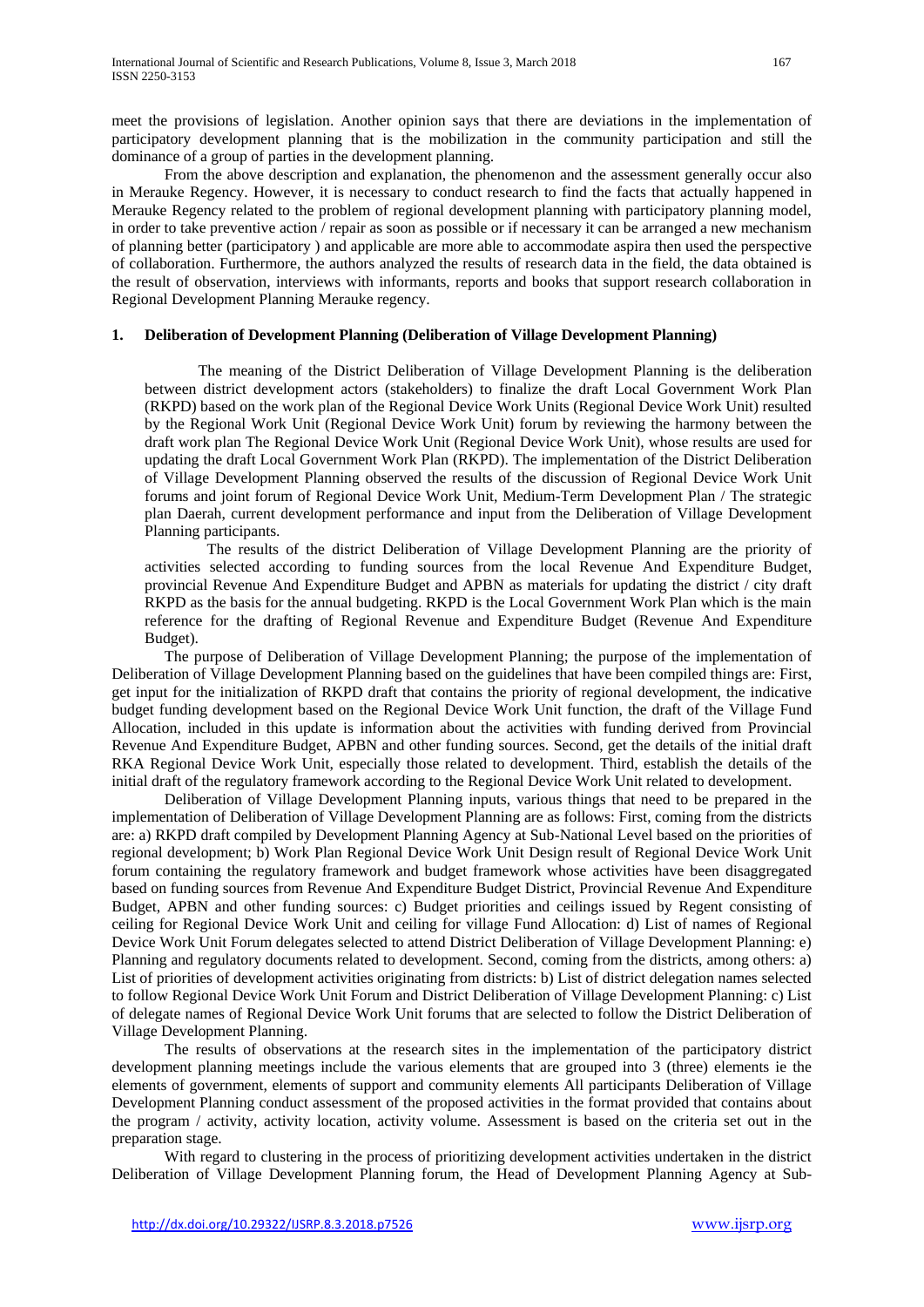National 1988 Level briefly suggests that: "Assessment serves to explore ideas of Deliberation of Village Development Planning participants through the numbers, so they can easily determine which activities are prioritized. The benefits of scoring or assessment are to enable participants to prioritize activities based on the existing criteria by looking at programs / activities , location of activity and volume of activities The format of the assessment has been provided by Development Planning Agency At Sub-National Level, so that the participants live to include the score In preparing the priority scale the proposed activity is based on the amount of the final value of each activity. " (Informant D, Oct 2014).

Deliberation of Village Development Planning activities have been implemented by the Government both at the village level and at district to district level. It also shows that bottom-up planning has already materialized at the district level. And people's aspirations can be accommodated up to the district level. In this regard the Head of Semangga District explained that:

"All proposals from villages in Semangga area as long as their values and activities are logical are accommodated and we include them in the District's annual development plan (RPTK) and we take it as a proposed development activity in the Regional Device Work Unit and Deliberation of Village Development Planning forum in the hope that the proposal can be approved or can be included in the budget next year so that planned development activities in the village can be implemented in the next year. " (Informant RS, Oct 2014).

The same thing was also expressed by the Head of Merauke District: "We (district government) are just as facilitators, so all of our citizens (from our villages) are accommodated and submitted in district forums (Regional Device Work Unit and District Deliberation of Village Development Planning forums) and we will try to make our proposal acceptable and entry as a priority regional development activities ".

# **2. Collaborative Perspective of Development Planning**

Collaboration is not based on the paradigm of legal authority because there is no legal bond. Questions arise, why do the stakeholders come, sit at a table, work together, enter into agreements, and implement collaboration? Reed and Cedja, as quoted by Bradshaw, describe the prerequisites or preconditions of organizations that support the success of collaboration. The preconditions must be balanced with energy investments as the initial stages of the program and related activities. Energy investment is done since problem determination, goal setting, and structuring.

The stage runs incrementally, but in practice it is more spiral than in a straight line. Consequently, each partner must constantly balance the long-term focus with the flexibility of the effective way found on the journey. This needs to be done to adjust to local needs, availability of resources and prefers and the collective capacity of stakeholders to manage change.

Some of the planning approaches are transactive planning (Friedman, 1973), collaborative planning (Healey, 1996), communicative planning (Sager, 1994, Innes, 1997), participative deliberative planning (For-esters, 2000), and consensus planning (Woltjer, 2000), has relatively similar characteristics in terms of emphasizing the importance of cooperation with the basis of communication among stakeholders. Cooperation process will take place well if there is communication in the form of dialogue therein. In transactive planning, the dialogue that occurs is a life dialogue, which is confirmed by Innes and Booher (1997) as authentic dialogue. In this case, every actor who sits together mutual respect, empathy, reciprocal and mutually beneficial. Thus, dialogue will only occur if the stakeholders participate and sit together in solving the problem. Participation itself will only occur if they have an interest and have the opportunity to voice their interests, and such participation will only occur if there is interdependence and trust. Cooperation through dialogue and participation is directed at consensus building (Woltjer, 2000; Innes, 1996). Processes that include dialogue, participation, and decisionmaking activities are summarized in a collaborative process.

What are your views on the collaborative planning of regional development in Merauke Regency?

"At the core of the collaboration is already running though not significant but already visible start of the role of various stakeholders ......... Community participation in regional development planning is also increasingly visible, especially those built through cooperation or development of networking between local governments and various social institutions and organizations, such as with LMA, other religious organizations, youth organizations, women's organizations, social institutions, professional organizations / associations, business, universities, press, etc. ......... ........ ". Furthermore it is said also that:

"Collaboration Regional development planning process begins from the meetings are scheduled both at the village level, district d, then forum an district so that communication can run, if the communication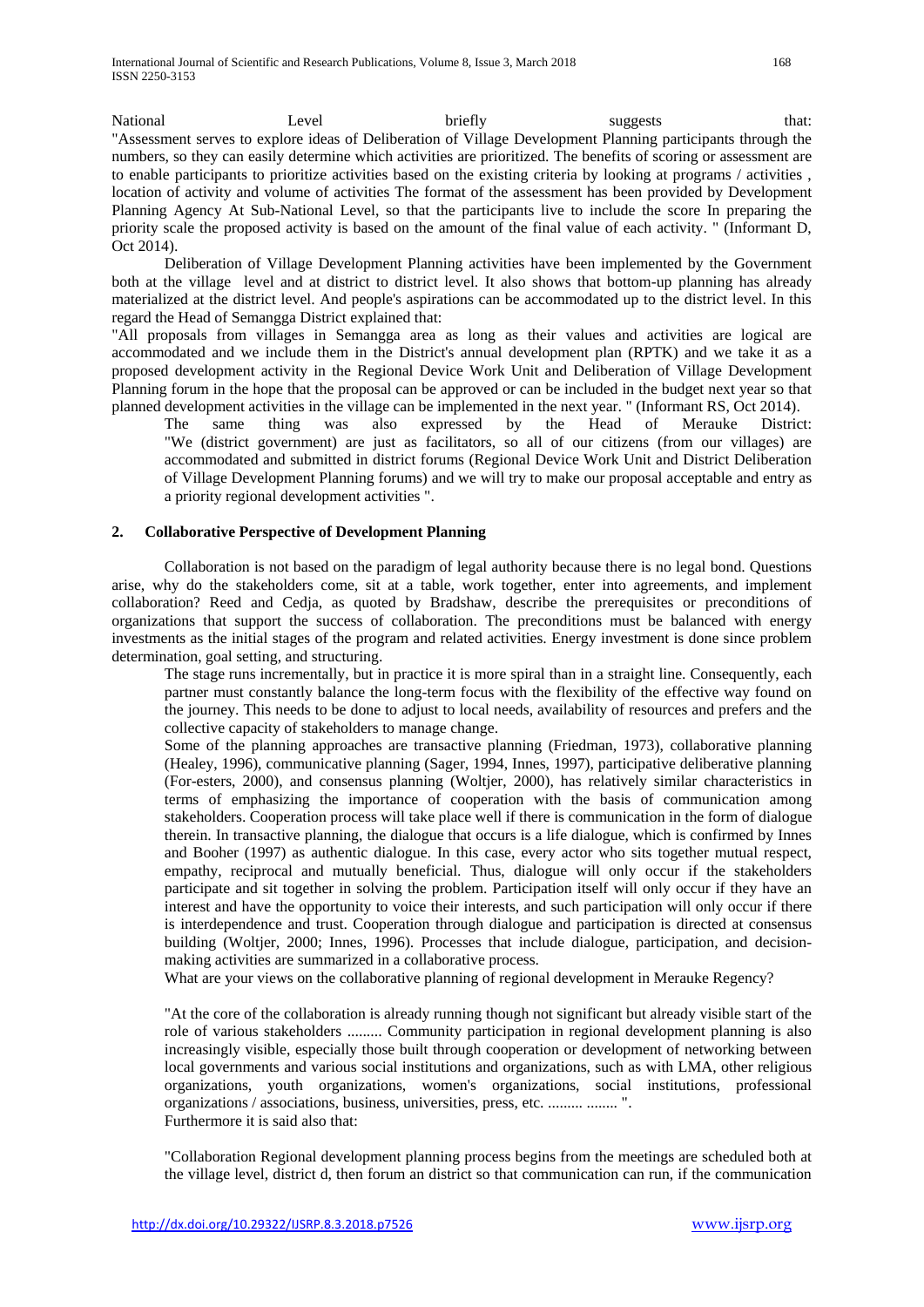goes well of course the elements of negotiation of interests will also run well ...... ..the two-way communication between the community and Local Government will be better.Community discusses the planned activities with the Local Government.In addition the local government also provides an overview of the regional development plan. "

This statement is in line with the opinion of Gunton and Day (2003) tends to link collaborative planning with negotiations, suggesting three phases of pre-negotiation, negotiation, and post-negotiation. Pre-negotiation includes: (a) preparing, (b) identifying stakeholder groups that will participate in the collaborative process and appointing representatives of each group; (c) preparing draft basic rules, proposals, objectives, procedures, roles and responsibilities, schedules and logistics, and (d) identifying relevant facts and information required in the process. The negotiation phase includes: (a) identifying stakeholder interests and using procedures such as brainstorming and mapping ideas to identify broad choices, (b) wrapping options and encouraging negotiation principles in a single document , (c) uniting groups into an agreement and ensuring that the representatives of each stakeholder ratify the agreement. Post-negotiations include activities: (a) obtaining approval for agreed agreements to facilitate their implementation, and (b) creating a monitoring process to evaluate the implementation followed by renegotiations that may be required due to a change of circumstances.

## **A. Negotiation process in planning collaboration**

Negotiation in collaboration is a transaction in which the parties to the communication have the right to the final result. (oliver). Other experts say that negotiation is a process whereby at least two parties with different perceptions, needs, and motivations try to agree on a matter of mutual interest (Casse). While Stephen Kozicki argues Negotiation is a of art in reaching agreement by solving differences through creativity.

Negotiation or negotiation is the process of achieving mutual satisfaction through discussion and bargaining. A person negotiates to settle the dispute, alter the treaty or terms, or rate the commodity or service, or any other matter. In order for the negotiation to succeed, each party must genuinely desire an actionable agreement, and as a long-term agreement. Because there is no point in an agreement if it can not be applied or implemented. When that happens then negotiators (negotiators) who are representatives of an interested party will lose credibility and prestige.

Before beginning the negotiation process, there are several steps that must be passed before heading into the negotiation process. There are things to be prepared in advance for the outcome of the negotiations to be as expected. In the preparatory phase, there are at least four stages to go through the planning, compilation, data collection, and determining alternative strategy choices. In the first stage of planning, if done effectively and setting appropriate targets will create the objectivity of the negotiator so that negotiations can take place effectively and produce the agreement as expected. Rackham (1980) suggests four things that need to be considered and done at the planning stage. First, during a negotiation plan, a negotiator explores the options of action to be taken more broadly. Secondly, the negotiator needs to know the equation he has with his counterpart. Third, try longer to find the implications that will result from the issue in question. Fourth, it is necessary to determine the highest and lowest limit of the agreement so that the outcome does not come out of the topic of the problem.

The second stage in the preparation of negotiations in the compilation phase is to determine which issues will be at stake (Lewicki et al, 2003). These stages include the focus, formation, and compilation of strategies to be undertaken during the negotiation process. Strategy is an important element in the negotiation process because it serves to determine the direction and effectiveness of the negotiation. So it can not be denied that a good strategy can bring the negotiation process to the win-win solutions. In this stage also, the previously planned strategy is then compiled into the most final and implemented strategy during the negotiation process to achieve predetermined objectives.

The third stage in the preparation of negotiations is the stage of data collection or research. According to Jackman (2004), data that can be collected and analyzed prior to a negotiation is the opposite of negotiation, negotiation history, negotiation situation, and business or cultural environment. To find out details about individual or representative negotiators or groups represented by the negotiator, refer to some research questions such as who, what backgrounds, what positions they will get, the possibilities of negotiation techniques to be used, the similarities and differences between them the opponent, the expected goal of the opponent in the negotiation, and so forth. The data collected to find out the negotiation history such as the background of the negotiation can be a reference to solve any problems or issues. If the previous negotiation ends with a deadlock then it can be analyzed to cause the failure of the previous negotiation so that the next negotiation will not repeat the same mistake. If the previous negotiations have gone well but the party feels a little disadvantaged, then the negotiator can analyze the factors so as to develop a better strategy to make a profit (Jackman, 2004). To understand the situation of negotiation as a whole, accurate data is needed so that the negotiator gets an idea of where the negotiating outcome will go, whether win-win, win-lose, or even deadlock. The latest data collection is about the business or cultural environment (Jackman, 2004). This is necessary because in the process of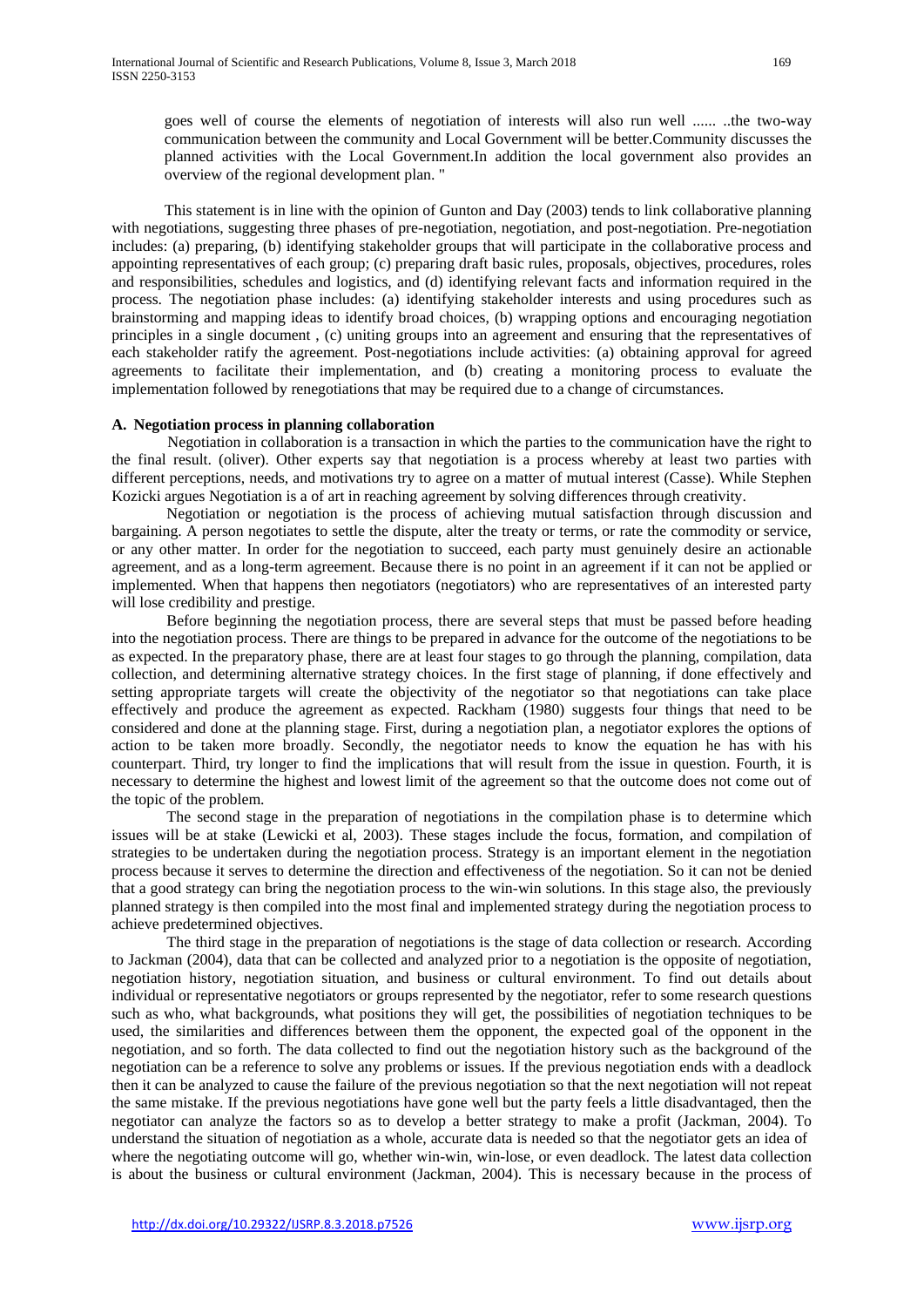negotiation, the parties involved come from different environments and have different backgrounds. In order for the existing differences not to be a barrier to the success of negotiations, negotiators need to understand the existing conditions thoroughly so that goals can be achieved.

The final stage in the preparation phase of the negotiation is to prepare a choice of alternative strategies to be used. This is done with the aim that the negotiator has an alternative strategy picture that will be used if the negotiation process does not reach an agreement. This stage is commonly known as BATNA or the Best Alternative to A Negotiated Agreement where the concept was first introduced by Roger Fisher and William Ury on the negotiation project at Harvard and described in more detail in his book Getting to Yes: Negotiating Agreement Without Giving In Greer, 2006). As Hoffman (2011) puts it, estimating the opposing BATNA is a prediction of what will happen during the negotiation process. BATNA is obtained after analyzing the data that has been collected during the previous stage process. Venter argues that BATNA is not as concerned with the objective of negotiation, but rather determines the action if the negotiating process can not reach an agreement. The purpose of determining BATNA is to prevent it from any harmful agreement. The strength of BATNA that a negotiator can determine the success of the negotiation process on his part. While the weak BATNA will harm his side if it is known by the opponent. In addition to BATNA, the negotiator must be able to determine MLATNA or the Most Likely Alternative to A Negotiated Agreement and WATNA or Worst Alternative to A Negotiated Agreement as the worst anticipation. An example of the application of BATNA is the US dispute with Iran where the United States through the United Nations proposes halting Iran's uranium development otherwise it will be sanctioned. Here the United States determines the BATNA to perform an economic embargo on Iran by abandoning the import of petroleum from Iran.

From the above explanation can be concluded that before negotiating, a negotiator must make preparations that include four stages of planning, compilation, data collection, and determine the choice of alternative strategies. This process aims to determine the strategy to be used during the negotiation process so that the established goals can be achieved. The data collected can be a reference in determining the strategy and also to understand the overall negotiation situation so that the agreement does not get out of the topic or issue of negotiation and can anticipate if negotiations do not reach agreement.

Based on the results of interviews with informants on the implementation of negotiations between stakeholders with stakeholders in general it is said that the system of negotiation system always refers to Deliberation of Village Development Planning either at the village level to the district.

This was revealed by the Head of Regional Development Planning Board of Merauke Regency that:

"Basically, negotiations are held at meetings of Deliberation of Village Development Planning because on this occasion many representatives from all elements are present to convey their expectations in connection with development planning next year."

(Informant D, October 11, 2014 at 12.00 WIT)

In line with that opinion, the Head of Semangga District stated that: "We have made efforts to negotiate with the community but are constrained by the time ..... been tried to invite community figures, religions and customs as well as youth and representatives of women and NGOs but who came not how ..... there are other activities can not be abandoned ..... so we can only negotiate with them only when Deliberation of Village Development Planning is implemented. " (Informant RS, Oct 15, 2014 at 13.25 WIT)

Subsequently added by the Secretary of Indigenous Peoples Institute Imbuti Merauke District about the negotiation effort as one of the development planning collaboration items as follows: "Each community group has the same hope in development that is equitable development and side with local needs ...... but to sit together to talk about it hard to ask for forgiveness ...... our society is still difficult to sit together discusses the development of regional development because it feels so far less ogled by the government "

(Informant MS, Oct 23, 2014 at 14.15 WIT).

Furthermore, it is said that for the selection of community aspirations in Kelapa Lima District, Merauke District is done at the environmental level. This aspiration screening is done 2 weeks before the implementation of village level Deliberation of Village Development Planning. Although the community aspirations / investigation activities of the problems and needs of the Kelapa Lima Merauke community are generally carried out at the environmental level but do not ignore the people's aspirations from the lower levels, following the reasons presented by the Kelapa Lima urban village:

".... Considering the number of Kelapa Lima residents is quite a lot, of course we are difficult to accommodate all the problems and needs of citizens through citizens forum at RT level ......., my assumption that each chairman of RW can understand and know exactly what the problem, the potential and the needs of the community .... so I think the negotiations have been going on that level "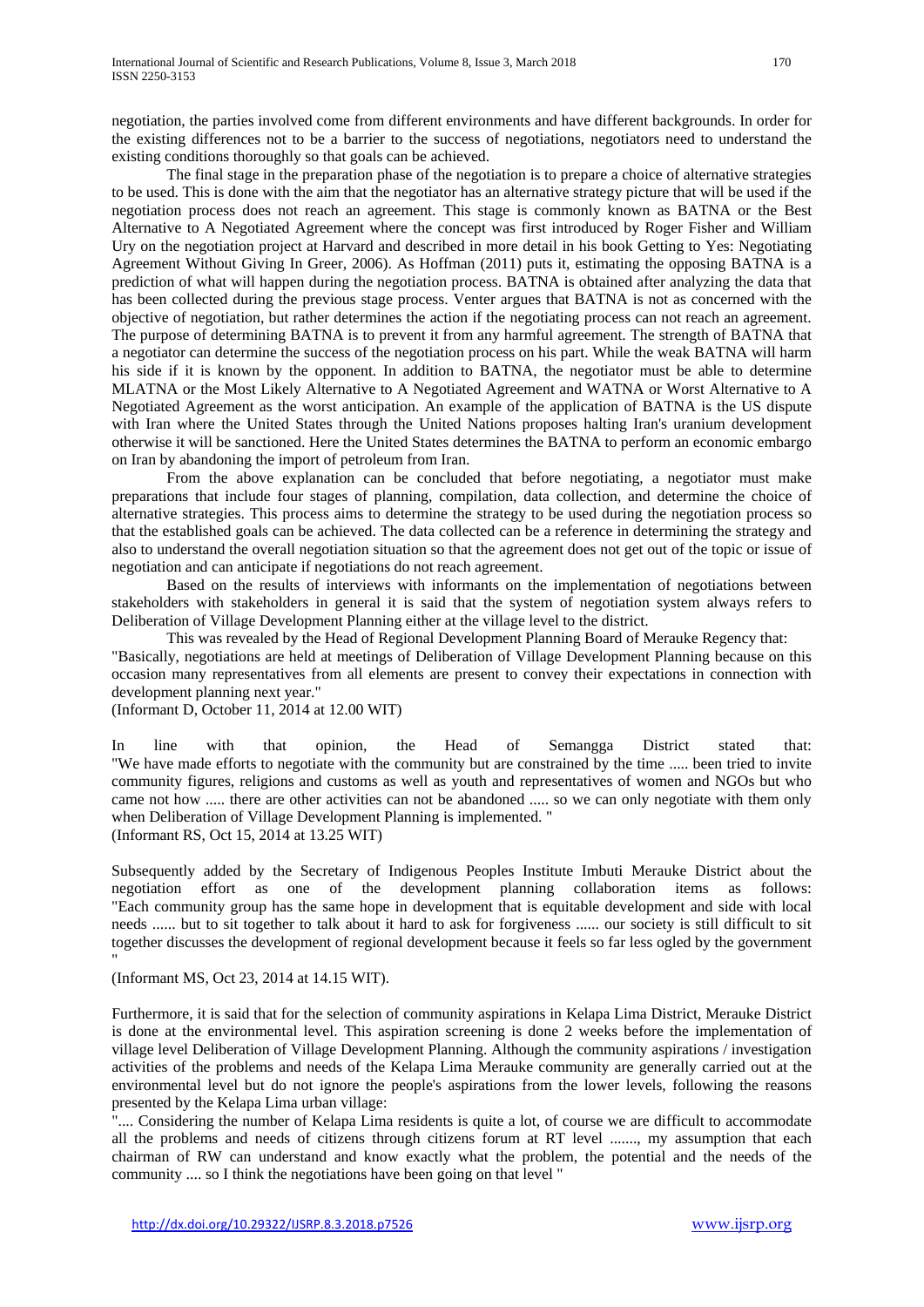(Informant SA, Oct 11, 2014 at 10.10 WIT).

In line with the reason Kelapa Lima Village Head, a community leader from the element of women put forward the following reasons:

"Ideally the community as a whole should propose what they need, but because of the limited time, place and busyness of the citizens who do not allow the holding of citizen forums at the neighborhood level and I think this is enough to represent what all the environmentalists need, (Informant BD, Oct 11, 2014 at 10.10 WIT).

Another thing that some contractors in negotiations say is that:

"Seems no longer need to negotiate because during this development project is offered with auction system ..... we want to sit down discussing what? .... if the government would invite us to sit negotiate discuss future planning .... maybe we sit discuss this village needs this and done by this contractor ... it means that the immediate fit of the target may be but if you sit on a new discussion program does not mean the same path .... " (Informant BDc, 23 Oct 2014 at 11.10 WIT).

This statement was straightened out by the Head of the Regional Development Planning Board of Merauke Regency that:

"Negotiation with the whole community is important because there are many plans not only government but the need for what the community needs .... and it needs to be discussed together ...... if the procurement project is already directly through LPSE ... cross accessible. " (Informant D, Oct 25, 2014 at 13.10 WIT).

Added also that:

"Planning collaboration is important because there is negotiation and commitment although it is still limited but it seems to be very meaningful to synchronize the proposed development plan from the faithful level, from village to district".

Based on the results of the above interviews, it can be said that the negotiation aspect in the collaborative process of development planning in Merauke Regency has not gone as expected. Thus it is necessary to work hard to build a good system in an effort to establish collaborative development planning in the region.

## **B. Process commitment in collaborative planning**

The commitment of development is the process of enhancing the creative capacities of human beings that originate from the imagination, building theorization, experimentation, conceptualization, organizing, solving problems that use the mind and hands that produce the progress of the individual and all mankind (Mas'ud, 2003). As a commitment, of course, this becomes something of an orientation that experiences ups and downs of the development of meaning in economic and political contexts. This is due to the strong pressure from big and advanced countries to the development of the global world, in which the whole community of nation states is forced to be integrated in the world order system which became the initial track for the creation of conflict of interest in the implementation of development in the distorted empirical context of the original commitment.

In the improvement of human resources in the public sector, the most fundamental thing is the commitment of the parties to the common agreement. With the high commitment of the parties, it is hoped that the purpose of public service will be achieved (Karadal et al, 2008). Several previous studies have shown that generally public sector organizational commitment is lower than that of private sector organizations with high absenteeism and low employee performance (Markovits et al, 2008).

Organizational commitment is defined as a measure of the strength of the employee's identification with organizational goals and values and engaging in it, the organizational commitment is also a better indicator for employees who want to stay on their job or want to move (Mc Neese-Smith, 1996). Commitment to the organization also addresses employee closeness to the organizations they are in and at the same time commitment reflects the power of employee engagement and loyalty to the organization. This involvement and loyalty is strongly influenced by how much work is charged to employees according to their expectations (Babakus, 1996).

Romzek (1990), said that the increase of organizational commitment is a very important thing in working in the public sector because public services require a good level of commitment if the commitment of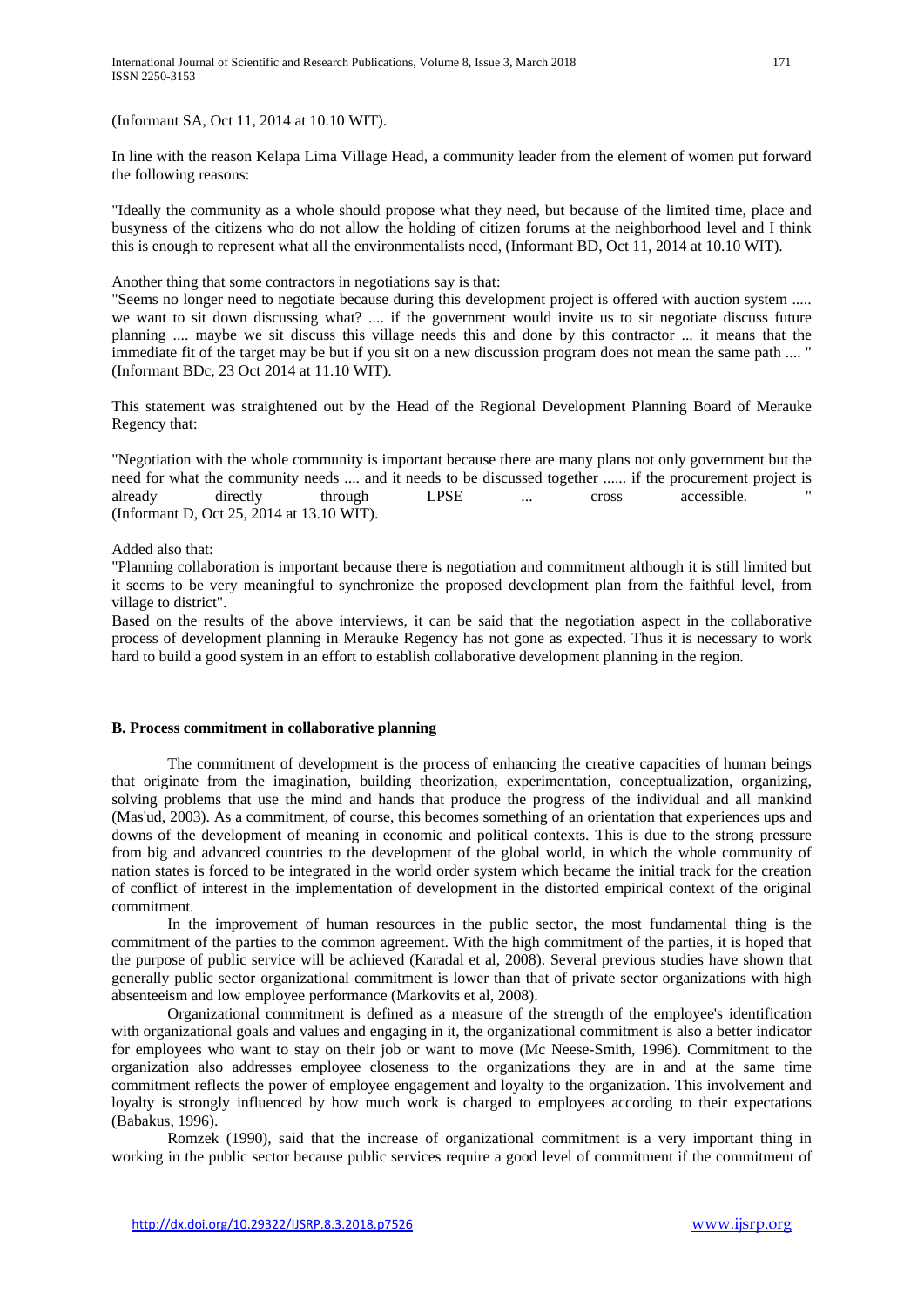Mowday, Porter, and Steers (1982: 186) define organizational commitment as: the relative strength of an individual's identification with and involvement in a particular organization. The definition shows that organizational commitment has more meaning than passive loyalty, but it involves an active relationship and an employee's desire to make a significant contribution to his organization. Organizational commitment proposed by Mowday et al is characterized by: (1) strong belief and acceptance of organizational goals and values; (2) readiness to work hard; and (3) a strong desire to survive in the organization. This commitment is an attitude or affective commitment because it relates to how far the individual feels his personal values and goals are in line with the values and goals of the organization. The greater the congruence between the value and purpose of the individual with the value and goals of the organization, the higher the commitment of employees to the organization.

The last typology of organizational commitment was proposed by Allen and Meyer (1990) with three organizational components, namely: affective commitment, continuance commitment, and normative commitment. A common feature of these three components of commitment is the view of commitment as a psychological condition that describes an individual's relationship with the organization, and has implications in the decision to continue or not to membership in the organization.

The following is an interview with the informants in relation to the commitment aspect in the development planning collaboration in Merauke Regency. The form of commitment from local government to prosper the community through development planning as follows:

"Commitment built by the local government is enormous .... relating to the welfare of the community .... programs are issued from the government but there is also the aspiration of the society that is received through *Deliberation of Village Development Planning*"

Furthermore, it is added that:

"This is a seriousness of the government in an effort to provide the best for the people ...... *turkam-turkam* that is implemented as a form of our eagerness to drive people to a better life ..... Regional Medium Term Development Plan Merauke District is a document of regional development plan as an integral part of the national development planning system as stipulated in Law Number 25 Year 2004 regarding National Development Planning System. "

(Informant D, 23 Oct 2014 at 11.10 WIT).

In relation to the commitment of the parties in guarding the planning that has been produced, the Head of Merauke District said that :

"Commitment with others outside the government is rather weak .... this is closely related to the understanding of each stakeholder .... plus the busyness of each person makes the commitment somewhat weak ... but there are groups of faithful and committed NGOs guarding development at this area "(Informant H, 26 Oct 2014 at 11.10 WIT) This is justified by the Chairman of the Institute of Indigenous Peoples Imbuti stating that: "We have a commitment to work together to build this area in a better direction ...... we hope the regional leaders can hear the complaints of the community ........ as the presentative institution of our Malind society culture continue to work with other partners both government and religious parties and NGOs and universities to promote development in the regions ........ "(Informant XB, Oct 26, 2014 at 11.10 WIT).

This statement can be concluded that organizational commitment can be defined as a strong desire to remain a member of a particular organization; a desire to exert every effort on behalf of the organization; a belief, acceptance, value and purpose in a particular organization. This is in line with the opinion of Wiener (1982) defines organizational commitment as an impulse from within the individual to do something in order to support the success of the organization in accordance with the goals and put the interests of the organization above his personal interests.

According to Mowdayetal (1979), Commitment demonstrates strong belief and support for the values and goals the organization seeks to achieve. Organizational commitment can grow because the individual has an emotional bond to the organization that includes moral support and accepts the value that is within the organization and the resolve in the self to serve the organization (Porter et al., 1974); (Edfan Darlis, 2002).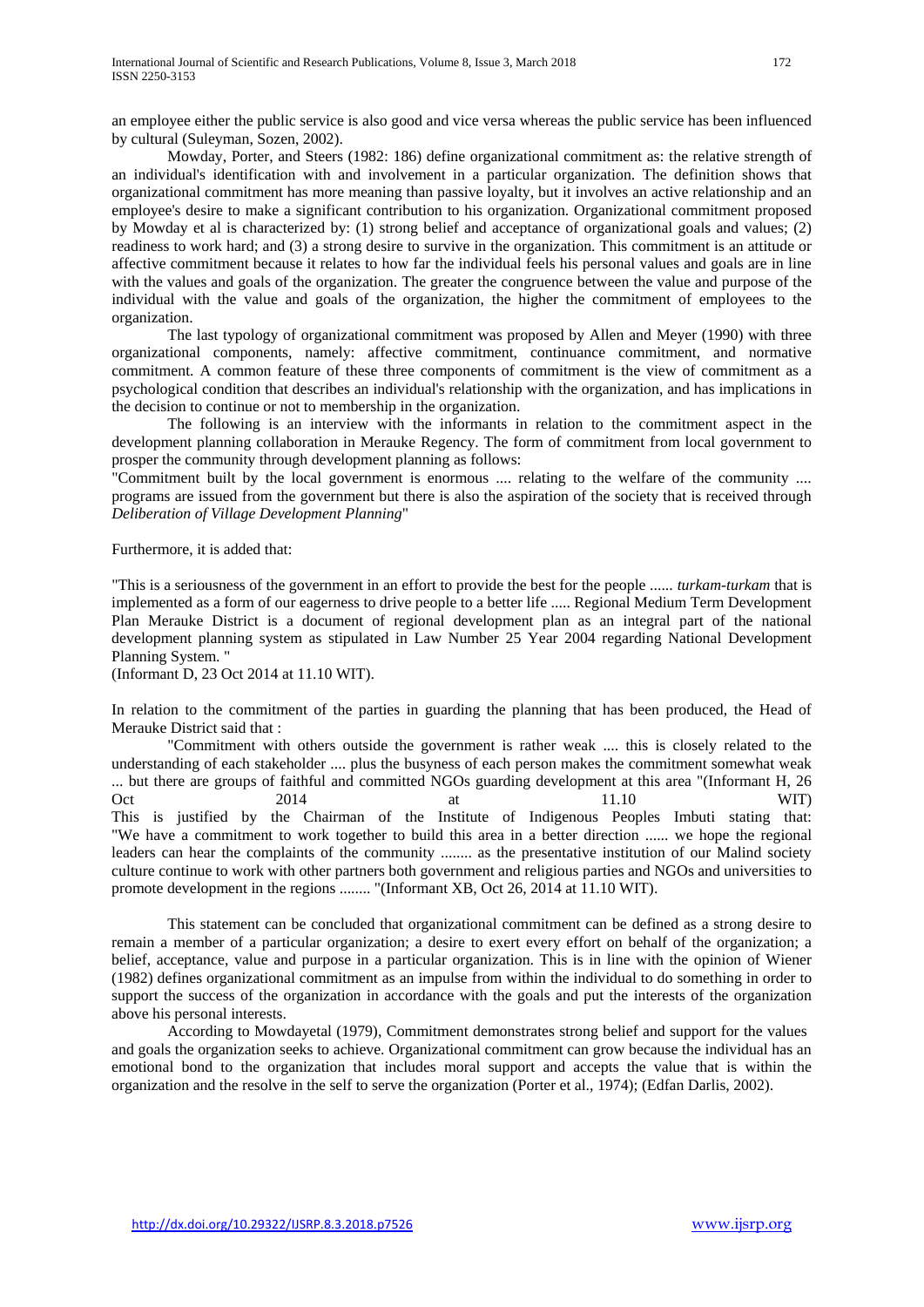## **5. CONCLUSION**

The collaborative perspective in terms of negotiation and commitment has not been maximized, so it is hoped that collaborative development planning with collaborative approach will be enhanced because it impacts all stakeholders both government, private and public.

## **BIBLIOGRAPHY**

- 1. Allen, N. J., and Meyer, J. P. 1990. The Measurement and Antecedents of Affective, Continuance, and Normative Commitment to the Organization. *Journal of Occupational Psychology*, 1-18.
- 2. Allmendinger, P. andMark T-Jones. 2002. *Planning Futures*; New Directions for Planning Theory.London:Routledge.
- 3. Anshell,C.andGash.2007.*CollaborativeGovernancein TheoryandPractice*. JournalofPublikAdministrationResearchandTheory.Vol18:543- 571.AdvanceAccesspublishedNovember13,2007
- 4. Babakus.1996. Building learningCommitment Organisations;.In European Journal of Vocational **Training**
- 5. Darlis, Edfan. 2002." Pengaruh Komitmen Organisasional Dan Ketidakpastian Lingkungan Terhadap Hubungan Antara Partisipasi Anggaran Terhadap Senjangan Anggaran". JRAI, Vol 5 No.1, hal 85-101
- 6. Forester, John. 1989. *Planning inthe Face of Power*. California:TheUniv.ofCaliforniaPress.
- 7. Friedman, John, 1992. Empowerment ThePolitics of Alternative Development. BlackwellPublishers,Cambridge,USA.
- 8. Graham, S. and Healey, P. 1999. *Relational concepts of spaceandplace:issuesforplanningtheoryandpractice*. EuropeanPlanningStudies,7(5),pp.623-646
- 9. Gunton, T. I., & Day, J. C. (2003). The Theory and Practice of Collaborative Planning in Resource and Environmental Management. *Environments Volume 31 (2)*, 31-45.
- 10. Habermas, Jurgen. 1984. *The Theory of Commnicative Action, Vols 1*, Beacon Press: Boston.
- 11. Healy, P. 1996. Discussion of a Market-based Evaluation of Discretionary Accrual Models. Journal of Accounting Research 34.
- 12. Healey, Patsy. 2006. *Collaborative Planning, Shaping Places in Fragmented Societies*. 2nd ed. New York. PalgraveMacmillan.
- 13. Innes,JE.&Booher,D.E.2000.*CollaborativeDialogueasa Policy Making Strategy*.Institute of Urban and Regional Development UC Berkeley.IURD Working Paper[.http://escholarship.org/uc/](http://escholarship.org/uc/) item/8523r5zt
- 14. Innes, JE.1996. *Planning Through ConsensusBuilding, a NewViewofComprehensivePlanningIdeal*.Jorunalof AmericanPlanningAssociationVol.62Issue4.http://www.cip icu.ca/\_CMS/Files/Innes,%20Judith.pdf.
- 15. Jackman, Ann. 2004 .How to Negotiate: Teknik Sukses Bernegosiasi. Terj. Chefira Inda. Jakarta: Erlangga